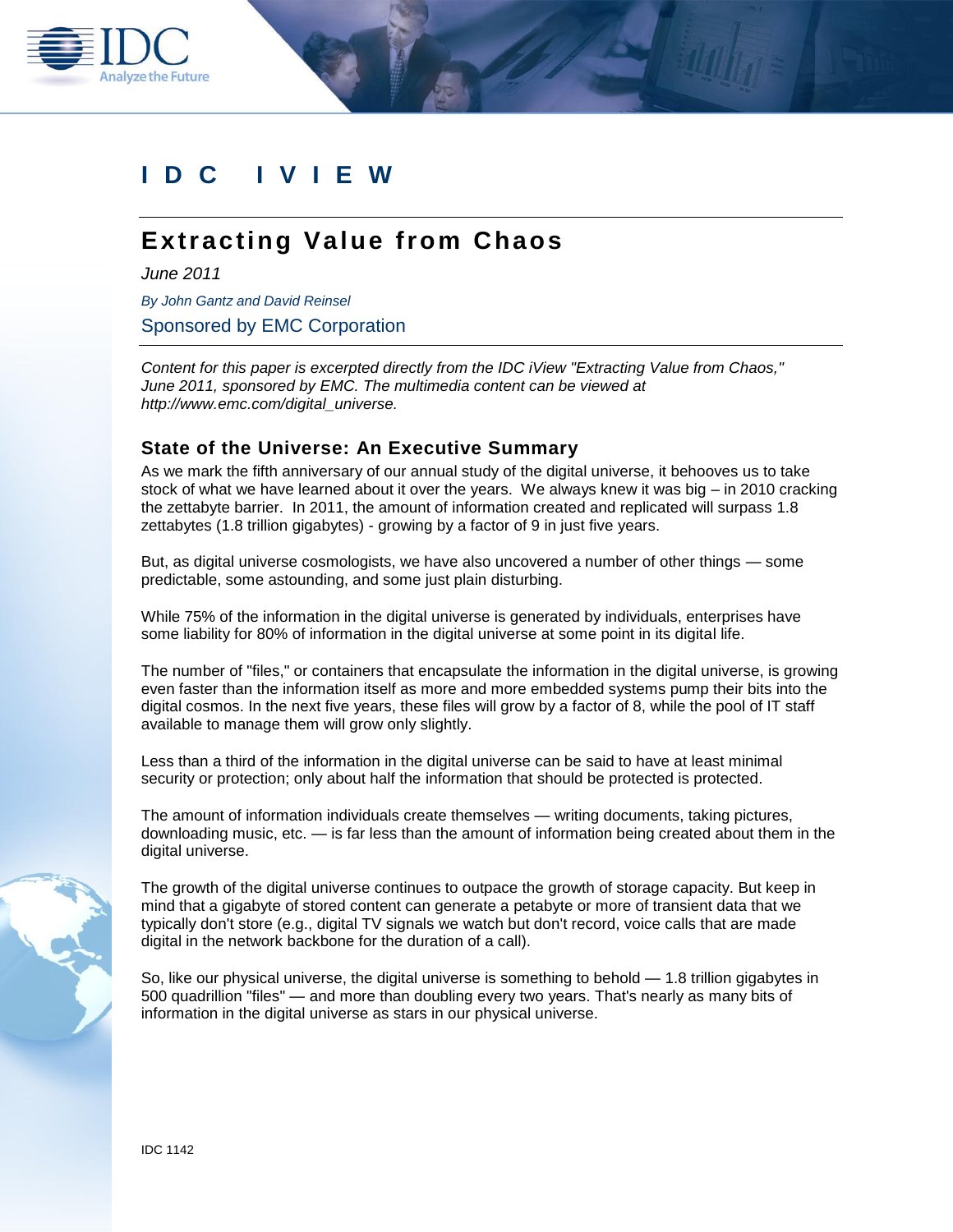However, unlike our physical universe where matter is neither created nor destroyed, our digital universe is replete with bits of data that exist but for a moment — enough time for our eyes or ears to ingest the information before the bits evaporate into a nonexistent digital dump.

This is not to diminish the value of the temporary existence of these bits that can serve a variety of purposes during their short lives, such as driving consumption (to increase ad revenue from Web site traffic) or real-time data analytics (to optimize existing operations and create entirely new markets).

What are the forces behind the explosive growth of the digital universe? Certainly technology has helped by driving the cost of creating, capturing, managing, and storing information down to one-sixth of what it was in 2005. But the prime mover is financial. Since 2005, the investment by enterprises in the digital universe has increased 50% — to \$4 trillion. That's money spent on hardware, software, services, and staff to create, manage, and store — and derive revenues from — the digital universe.

In an information society, information is money. The trick is to generate value by extracting the right information from the digital universe — which, at the microcosmic level familiar to the average CIO, can seem as turbulent and unpredictable as the physical universe.

In fact, thanks to new tools and technologies, and new IT and organizational practices, we may be on the threshold of a major period of exploration of the digital universe. The convergence of technologies now makes it possible not only to transform the way business is conducted and managed but also to alter the way we work and live.

## **Considerations**

New capture, search, discovery, and analysis tools can help organizations gain insights from their unstructured data, which accounts for more than 90% of the digital universe. These tools can create data about data automatically, much like facial recognition routines that help tag Facebook photos. Data about data, or metadata, is growing twice as fast as the digital universe as a whole.

Business intelligence tools increasingly are dealing with real-time data, whether it's charging auto insurance premiums based on where people drive, routing power through the intelligent grid, or changing marketing messages on the fly based on social networking responses.

New storage management tools are available to cut the costs of the part of the digital universe we store, such as deduplication, auto-tiering, and virtualization, as well as to help us decide what exactly to store, as in content management solutions.

An entire industry has grown up to help us follow the rules (laws, regulations, and customs) pertaining to information in the enterprise. It is now possible to get regulatory compliance systems built into storage management systems.

New security practices and tools can help enterprises identify the information that needs to be secured and at what level of security and then secure the information using specific threat protection devices and software, fraud management systems, or reputation protection services.

Cloud computing solutions — both public and private and a combination of the two known as hybrid — provide enterprises with new levels of economies of scale, agility, and flexibility compared with traditional IT environments. In the long term, this will be a key tool for dealing with the complexity of the digital universe (see Figure 1).

Cloud computing is enabling the consumption of IT as a service. Couple that with the "big data" phenomenon, and organizations increasingly will be motivated to consume IT as an external service versus internal infrastructure investments.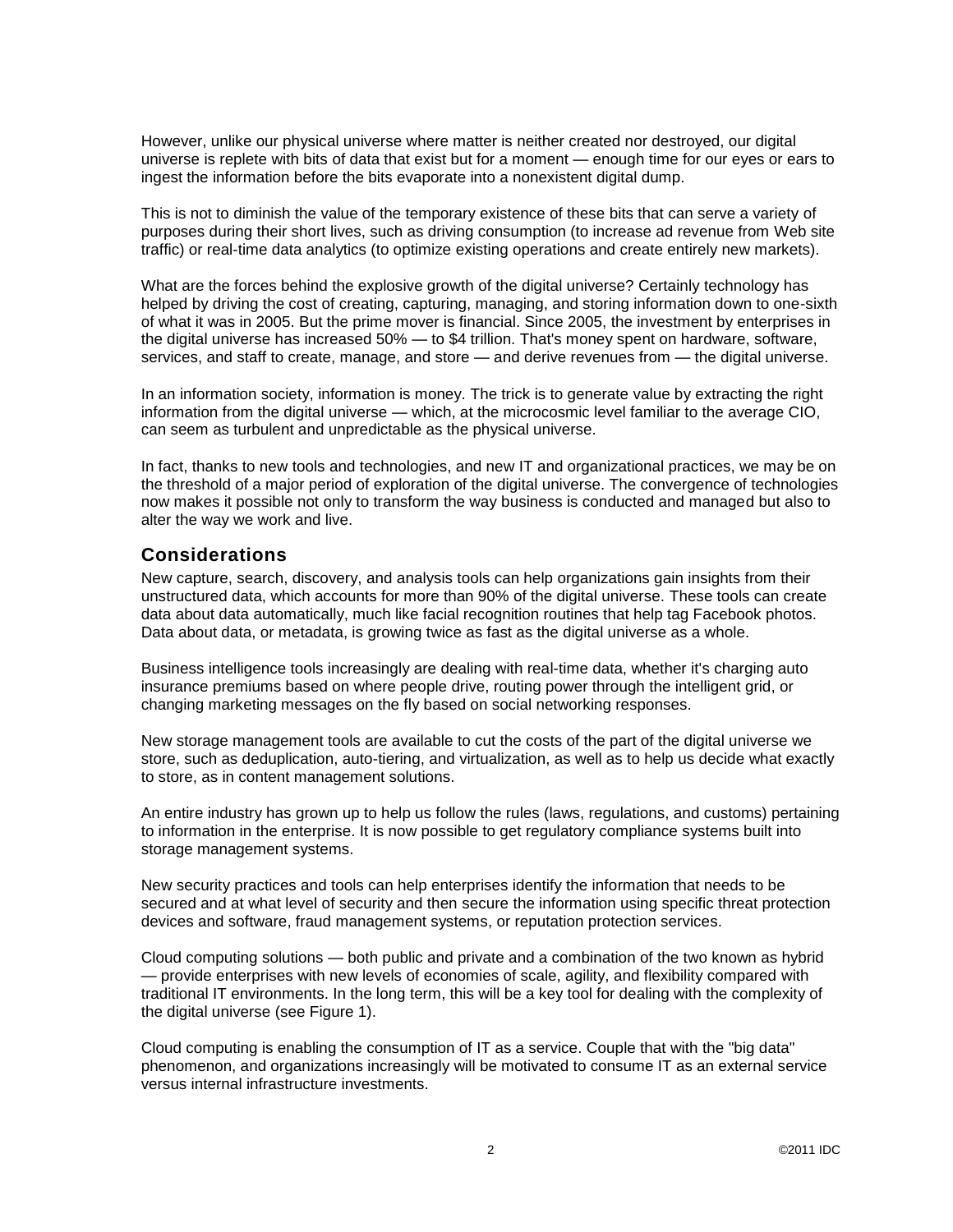

A Decade of Digital Universe Growth: Storage in Exabytes

This period of "space exploration" of the digital universe will not be without its challenges. But for the "astronauts" involved — CIOs and their staff—– it represents a unique, perhaps once-in-a-career opportunity to drive growth for their enterprises. They will need to lead the enterprise in the adoption of new information-taming technologies, best practices for leveraging and extracting value from data, and the creation of new roles and organizational design. Each step will require organizational change, not just a few new computers or more software. The success of many enterprises in the coming years will be determined by how successful CIOs are in driving the required enterprisewide adjustment to the new realities of the digital universe (see Figure 2).

Source: IDC's Digital Universe Study, sponsored by EMC, June 2011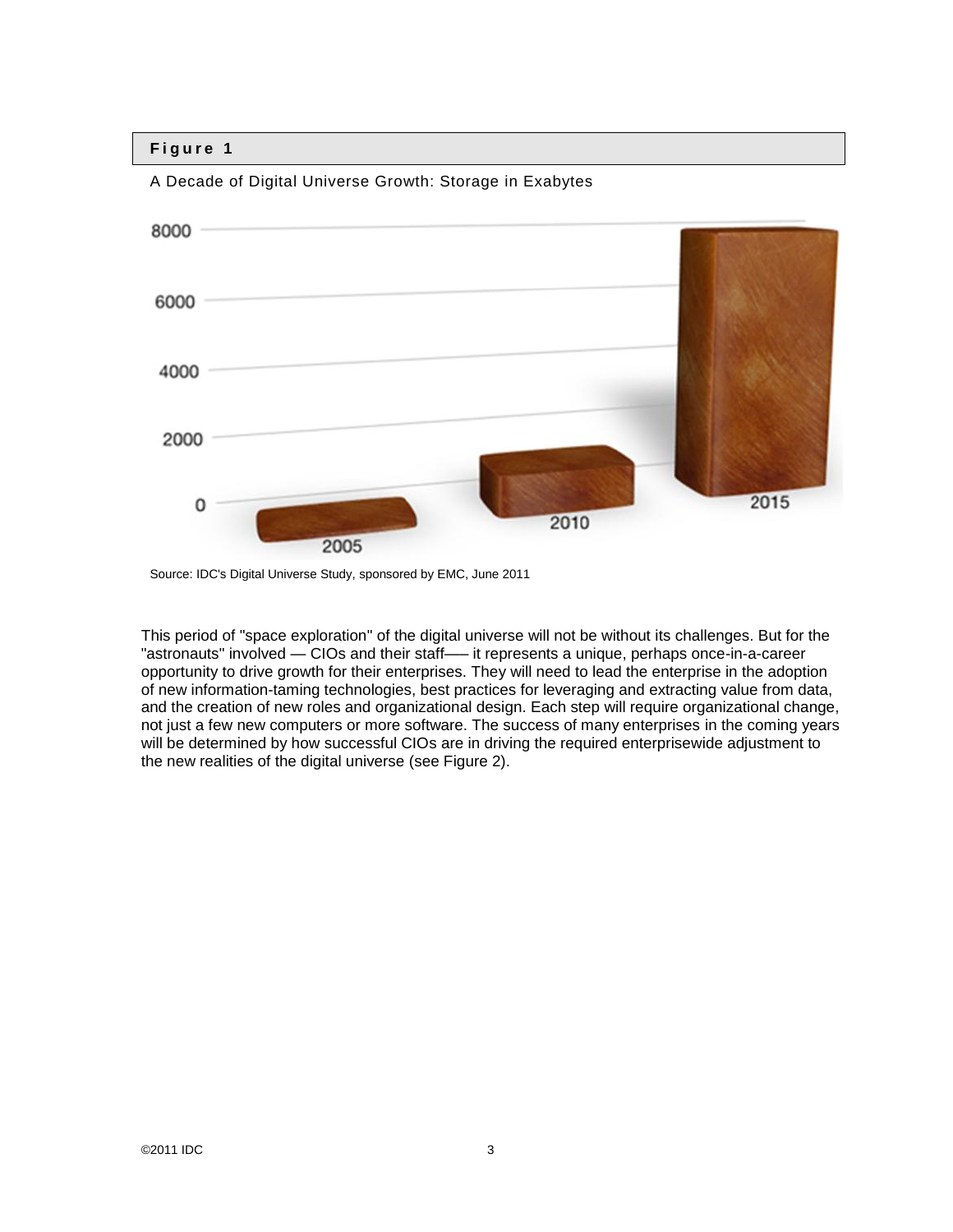

The Digital Universe Growth Paradox: Falling Cost and Rising Investment

Source: IDC's Digital Universe Study, sponsored by EMC, June 2011

## **Journey to the Cloud**

As the digital universe expands and gets more complex, processing, storing, managing, securing, and disposing of the information in it become more complex as well.

Consider this: Over the next decade, the number of servers (virtual and physical) worldwide will grow by a factor of 10, the amount of information managed by enterprise datacenters will grow by a factor of 50, and the number of files the datacenter will have to deal with will grow by a factor of 75, at least. Meanwhile, the number of IT professionals in the world will grow by less than a factor of 1.5.

As a result, the skills, experience, and resources to manage all these bits of data will become scarcer and more specialized, requiring a new, flexible, and scalable IT infrastructure, extending beyond the enterprise. Today we call it cloud computing.

And while cloud computing accounts for less than 2% of IT spending today, IDC estimates that by 2015 nearly 20% of the information will be "touched" by cloud computing service providers — meaning that somewhere in a byte's journey from originator to disposal it will be stored or processed in a cloud. Perhaps as much as 10% will be maintained in a cloud.

Much of the current movement to cloud architectures is being enabled by pervasive adoption of virtualization. Last year was the first year in which more virtual servers were shipped than physical servers. IDC estimates that today nearly 10% of the information running through servers is doing so on virtualized systems and expects that number to grow to more than 20% in 2015. This percentage increases along with the size of the organization. Some larger environments today operate with 100% virtualized systems.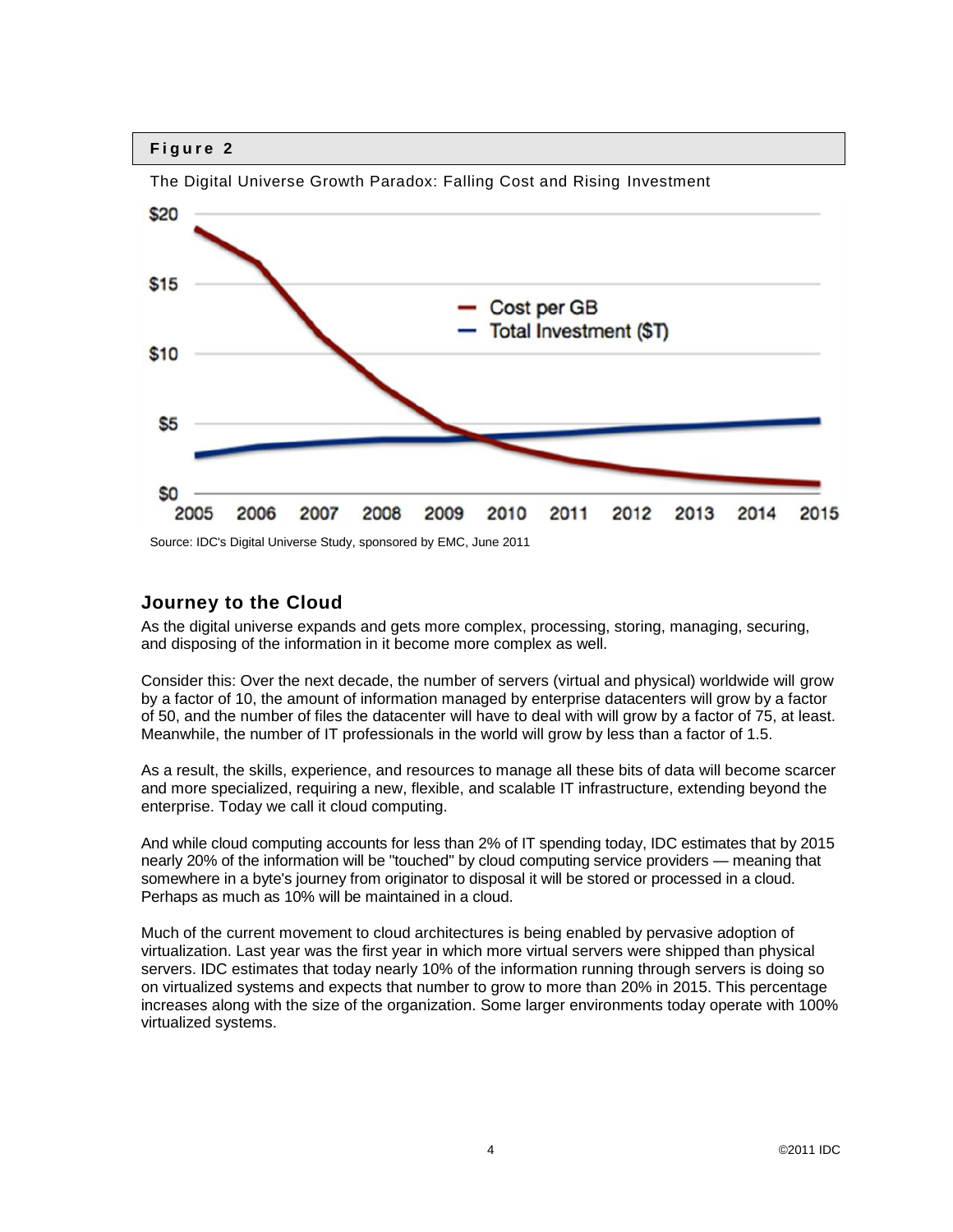Of course, cloud services come in various flavors — public, private, and hybrid. For organizations to offer their own cloud services, they have to do more than just run virtual servers. They must also allow for virtualized storage and networking, self-provisioning, and self-service — and provide information security and billing. Few enterprises are here yet, so the impact of private clouds on the digital universe today is small (see Figure 3). But by 2015, when the virtualized infrastructure is more common, the rate of growth will accelerate.

## **F i g u r e 3**

The Digital Universe and the Public Cloud, 2015



Source: IDC's Digital Universe Study, sponsored by EMC, June 2011

The challenges for cloud adoption include:

- Data preparation for conversion to cloud
- Integrated cloud/noncloud management
- Service-level agreements and termination strategies
- Security, backup, archiving, and disaster control strategies
- Intercountry data transfer and compliance
- Organizational politics

The latter is nontrivial. Many of the most successful virtualization projects succeed, in part, because CIOs have developed opt-in and opt-out strategies for internal departments that may be reluctant to share responsibility for what was once considered "their" information or data. Converting to cloud computing means changing the status quo — always a difficult task, even if there are good reasons to do so.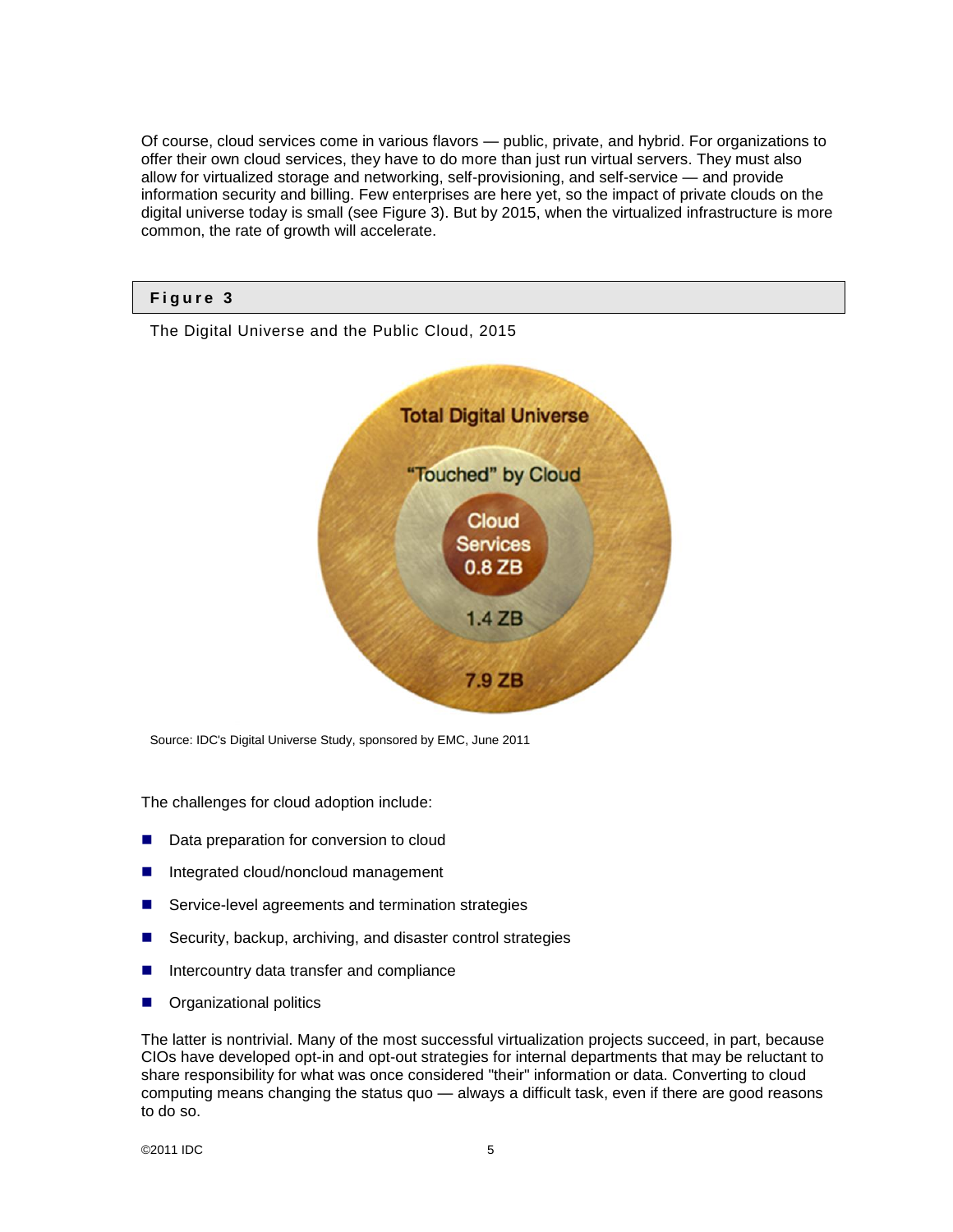## **Big Value from Big Data**

Big data is a big dynamic that seemed to appear from nowhere. But in reality, big data isn't new. Instead, it is something that is moving into the mainstream and getting big attention, and for good reason. Big data is being enabled by inexpensive storage, a proliferation of sensor and data capture technology, increasing connections to information via the cloud and virtualized storage infrastructures, and innovative software and analysis tools. Big data is not a "thing" but instead a dynamic/activity that crosses many IT borders. IDC defines it this way:

*Big data technologies describe a new generation of technologies and architectures, designed to economically extract value from very large volumes of a wide variety of data, by enabling high-velocity capture, discovery, and/or analysis.*

Big data is a horizontal cross-section of the digital universe and can include transactional data, warehoused data, metadata, and other data residing in ridiculously large files. Media/entertainment, healthcare, and video surveillance are obvious examples of new segments of big data growth. Social media solutions such as Facebook, Foursquare, and Twitter are the newest new data sources. Essentially, they have built systems where consumers (consciously or unconsciously) are providing near continuous streams of data about themselves, and thanks to the "network effect" of successful sites, the total data generated can expand at rapid logarithmic rates.

It is important to understand that big data is not only about the original content stored or being consumed but also about the information around its consumption. Smartphones are a great illustration of how our mobile devices produce additional data sources that are being captured and that include geographic location, text messages, browsing history, and (thanks to the addition of accelerometers and GPS) even motion or direction (see Figure 4).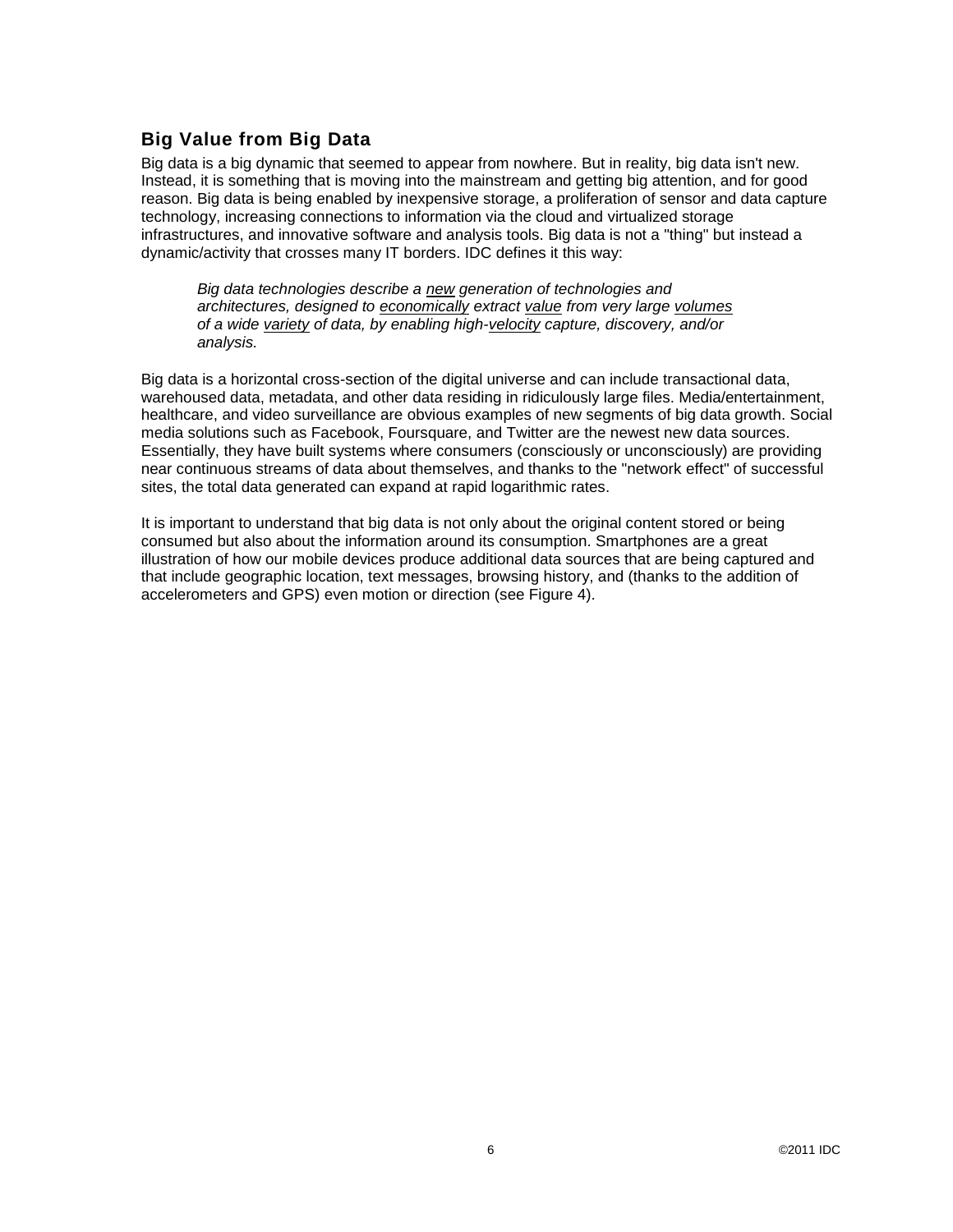Big Data Is Not the Created Content, nor Is It Even Its Consumption — It Is the Analysis of All the Data Surrounding or Swirling Around It



Source: IDC's Digital Universe Study, sponsored by EMC, June 2011

Capture and analysis of this "swirling vortex" of data is a definite big data opportunity but also a source of consternation for datacenter managers. Datacenter architectures and organizational models will need to evolve as big data applications pervade a company's infrastructure. The IT architectural and organizational approach used in clustered environments like a large Hadoop grid is radically different from the converged and virtualized IT environments driving most organizations' datacenter transformation strategies.

Big data will inject high-velocity requirements associated with capture and analysis, as well as results/predictive reporting. With big data, IT is best organized around the specific opportunity and/or capability rather than merely a set of shared services that serve both traditional and newer uses. Most IT disciplines — from infrastructure to applications to governance — are ideally part of a single integrated team and work closely with users of big data in ways that are very distinct from traditional enterprise IT approaches.

The cloud providers will play a key enabling role in nearly every facet of the big data space. First, they will be among the most important collectors of data streams and content. Second, they will be among the most aggressive users of big data systems to run their own businesses. Third, they will also be in a position to enable big data use by technically savvy, but resource constrained, organizations (through simple, temporary provisioning of large compute and data pools). For example, cloud-based big data platforms will make it practical for smaller engineering and architectural firms to access massive compute resources for short, semipredictable time periods without having to build their own big data farms.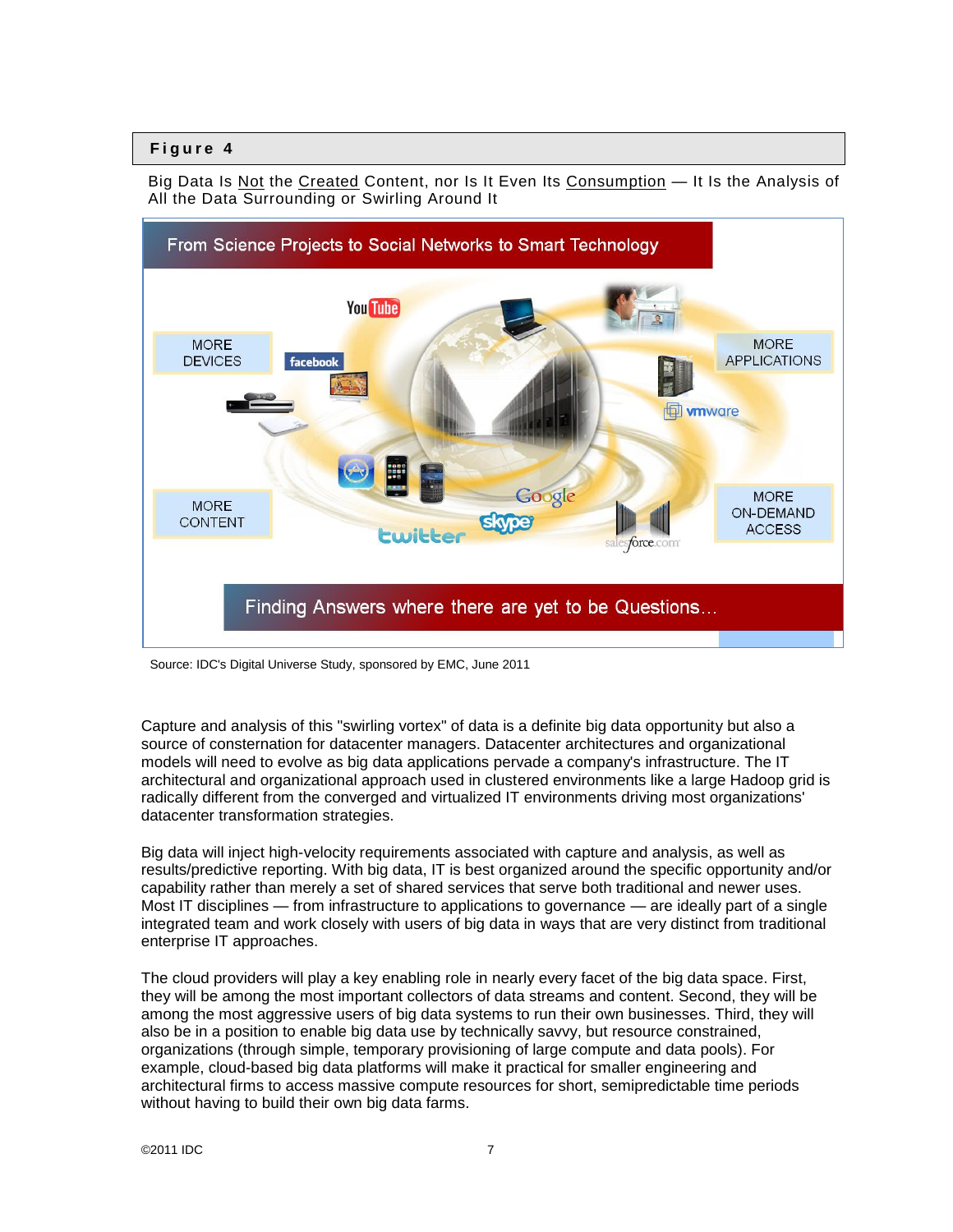The ultimate value of a big data implementation will be judged based on one or more of three criteria:

- Does it provide more useful information?
- Does it improve the fidelity of the information?
- Does it improve the timeliness of the response?

Netflix suggesting your next movie rental, dynamic monitoring of embedded sensors in bridges to detect real-time stresses and longer-term erosion, and retailers analyzing digital video streams to optimize product and display layouts and promotional spaces on a store-by-store basis are a few real examples of how big data is involved in our lives today.

Big data represents both big opportunities and big challenges for CIOs. Almost every CIO aspires to make IT a more valued asset to the organization. And IT is front and center in big data projects, which are typically at the boundaries of the business where many of the most significant business expansion or cost reduction opportunities lie.

Big data also poses a number of challenges. As noted earlier, big data buildouts can be disruptive to current datacenter transformation plans. In addition, big data deployments require new IT administration and application developer skill sets. People with these skills are likely to be in short supply for quite a while. The biggest challenge, however, is the cultural challenge. Today, many of these big data projects are best described as "junior science projects" with a small core of servers and storage assets. However, unless managed closely, these small projects can quickly turn into the next "Manhattan project" with companywide and industrywide business, organizational, and legal consequences.

Challenges aside, the opportunities abound. Taking a lead in big data efforts provides the CIO with an opportunity to be the most significant strategic partner for a business unit or even drive a transformation of the entire enterprise.

## **Trust in the Digital Universe**

Last year, for the first time, we sized the amount of information in the digital universe that requires some level of security. The frightening realization is that the amount of information that needs to be secured is growing faster than our ability to secure it as employees leverage more mobile devices, consumers knowingly (and unknowingly) share more personal data, and companies find new ways to mine this data.

For the sake of understanding the degree of security in the digital universe, we have classified information that requires security into five categories, each requiring successively higher levels:

- **Privacy** only such as an email address on a YouTube upload
- **Compliance** driven such as emails that might be discoverable in litigation or subject to retention rules
- Custodial account information, a breach of which could lead to or aid in identity theft
- Confidential information the originator wants to protect, such as trade secrets, customer lists, confidential memos, etc.
- **Lockdown** information requiring the highest security, such as financial transactions, personnel files, medical records, military intelligence, etc.

In 2010, 28% of the digital universe required some level of security (see Figure 5). Note that this is information that *needs* security. It may not have it.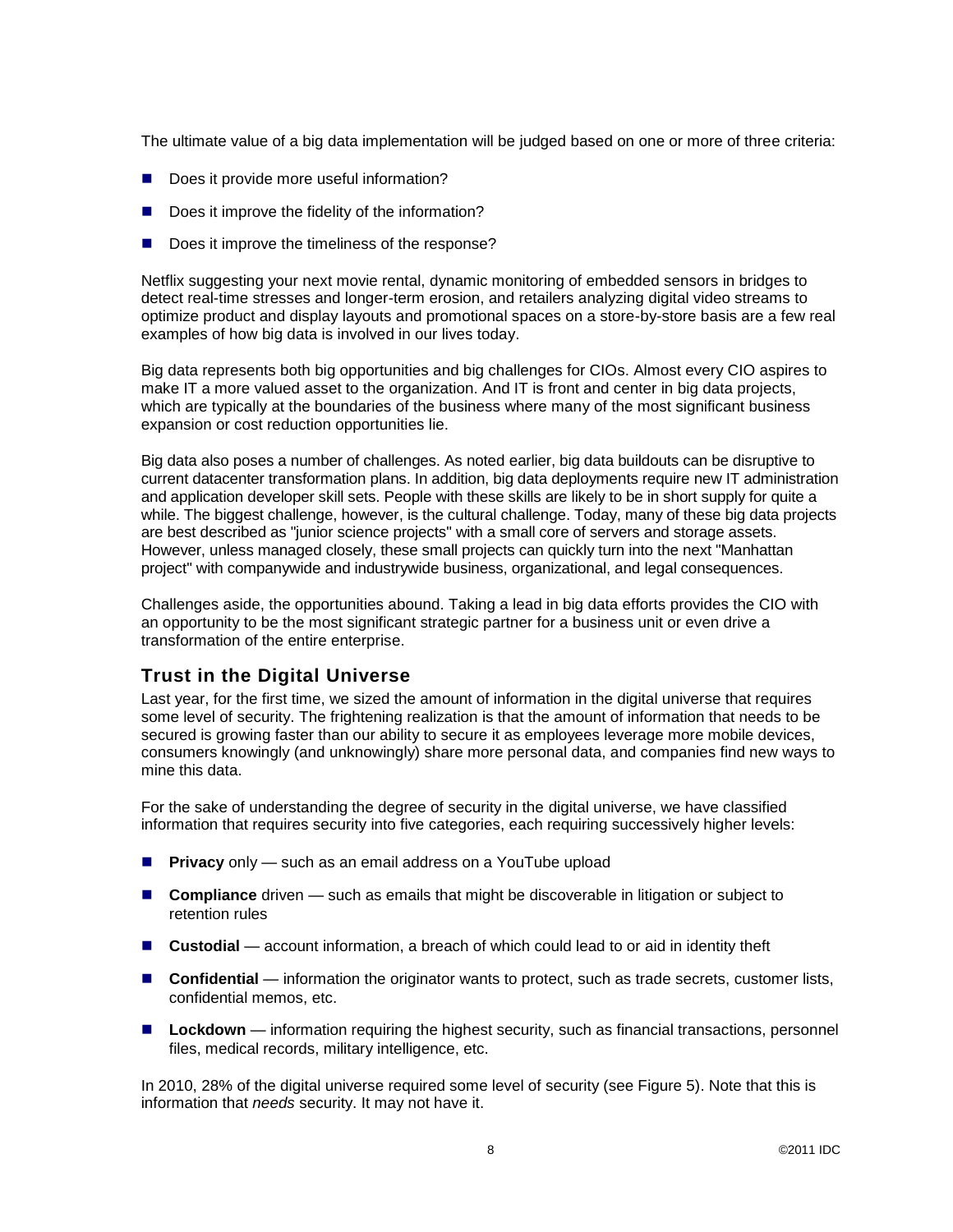

The Need for Information Security: Percentage of the Digital Universe

The growing amount of information that requires security is driven largely from two main sources: corporations (including employees) and consumers. Compounding this are government regulations and company policies and processes that mandate the capture and preservation of various data.

More organizations are adopting policies where users have control over the laptops, tablets, and smartphones that they could use to conduct their business (or personal) affairs. Given that IT resources increasingly are drawn from a combination of private and public infrastructures, the pressure is on for these organizations to figure out a way to manage security and compliance obligations across multiple many-to-many relationships.

The notion of trust in how information is used, shared, archived, and managed is critical in this complex and highly fluid environment. Trust relates to the origin of the information; the integrity of the processes and the computing systems that generate, capture, and manage the information; as well as the credentials and identities of the individuals and business entities that touch or have access to the information.

We are seeing this discussion around trust unfolding before us today. Online data collection is becoming more invasive, data mining analytics and big data make it possible for businesses to profile individual consumers, and individuals are expanding their digital shadow through their use of mobile device applications and their participation in social networking sites. As a result, there are increasing calls from advocates, academics, and regulators to amend the current privacy and data protection regimes.

A few years ago, we introduced the concept of the digital shadow (see Figure 6). This shadow is growing faster every year, and most of the time without our knowing it. Our digital shadow is made up of information we may deem public but also data that we would prefer to remain private. Yet, it is within this growing mist of data where big data opportunities lie — to help drive more personalized

Source: IDC's Digital Universe Study, sponsored by EMC, June 2011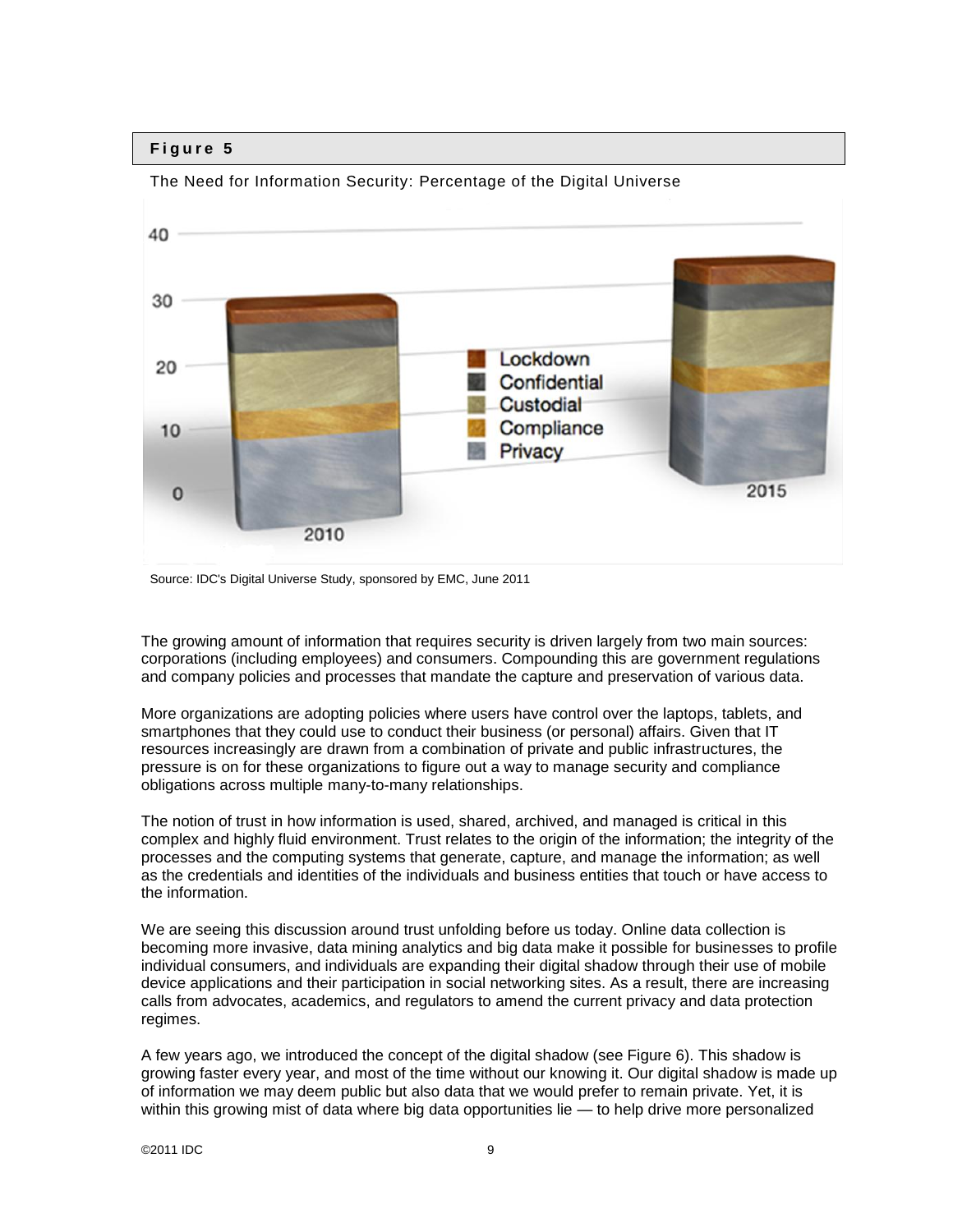services, manage connectivity more efficiently, or create new businesses based on valuable, yet-tobe-discovered intersections of data among groups or masses of people.

## **F i g u r e 6**

Fueling the Digital Universe: The Digital Shadow



Source: IDC's Digital Universe Study, sponsored by EMC, June 2011

Organizations that manage their own private cloud, or those that provide public cloud services, must find ways to mitigate unnecessary or accidental exposure of secure information. Employees and consumers (individuals) cannot be trusted to do the right thing all the time. Instead, organizations must integrate policies and processes to create an environment of trust that is automated and thorough and not sustained by siloed and manual operations. The following specific steps are needed:

- **Enterprises must understand the dependencies across processes and compute resources.**
- **Enterprises need to be able to identify potential policy conflicts, as well as analyze the impact of** new technologies and processes on their overall risk and compliance posture.
- With IT organizations managing very complex network topologies and vendor relationships, they need to be able to correlate dependencies across events and changes to configuration standards across functional systems. Further, they need to be able to track dependencies across people, processes, information, and the underlying compute resources.
- Enterprises have to be able to demonstrate that they are consistently meeting their regulatory and legal obligations.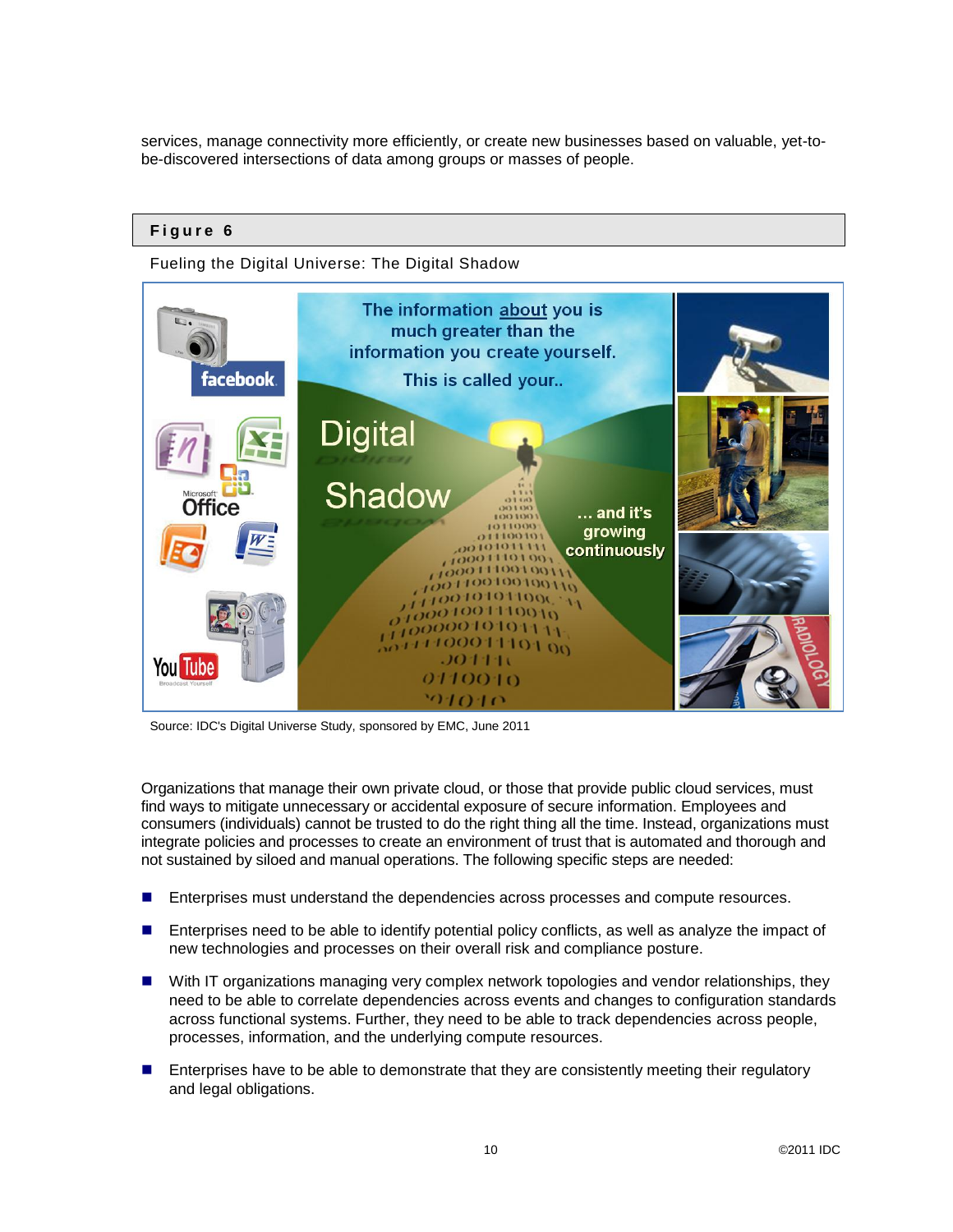The convergence of these developments — mobile computing, consumerization of IT, cloud computing, big data, and advanced data mining technologies — is compelling many organizations to transition from a "chasing compliance" mindset to a risk management mindset. A risk management framework would allow an organization to tailor its responses to the criticality of the information, business process, and business relationships. Because resources are limited, a programmatic risk management framework also allows an organization to prioritize its resources so that it is able to identify and respond more quickly to the most critical threats to its security and compliance postures.

## **Call to Action**

Since 2007, IDC's Digital Universe Study has highlighted the mismatch between the rapid growth of the digital universe and the very slow growth of staff and investment to manage it. This year, the study highlights an *additional* issue that promises to define for CIOs and business executives much of the next 10 years of their careers: the mismatch between the value of *some* data and the value of *other* data. In the digital universe, it is now possible to run factories from afar, tap vast stores of social networking traffic for meaning, analyze customers in efficient ways that were impossible even a few years ago, and create smart cities, buildings, and homes. But this requires sifting through the data molecules (while they exist) in the digital universe to identify the ones that matter and creating organizational value out of them.

And there's the rub. CIOs and their staff may be able to manage the new tools of search and discovery, information classification and management, information security, and even information disposal, but organizations have to be prepped and ready to deal with the nuggets that can now be pulled out of the digital universe.

So the call to action from this year's study has two components — one technical, one organizational.

The technical calls to action are:

- Investigate the new tools for creating metadata the information you will need to understand which data is needed when and for what. Big data will be a fountain of big value only if it can speak to you through metadata.
- **Master virtualization, not just server and storage virtualization but also application virtualization.** Start working on self-provisioning and self-service, including metering and billing.
- $\blacksquare$  Move what you can to the cloud  $-$  it's inevitable. But it will require a new level of commitment and rigor toward managing the process. It's more than simply an outsourcing contract.
- Determine which big data projects will have the most "bang," along with the requisite data sets and analytical tools. From there, formulate an enterprise data strategy that overcomes legacy data integration limitations and layers in the new required tools and techniques.
- Stay very close to the latest information security strategies and practices.
- Be aggressive in developing and managing advanced storage management tools.

The organizational calls to action are:

- Set the strategy and build, with other C-level executives, a process for migrating to shared resources — virtualization today, public and private clouds tomorrow. This will take leadership, coercion, cajoling, and politicking.
- **Begin laying the organizational groundwork today with the specific analytical and managerial skill** sets, mindsets, and processes necessary to extract the most value possible from big data.